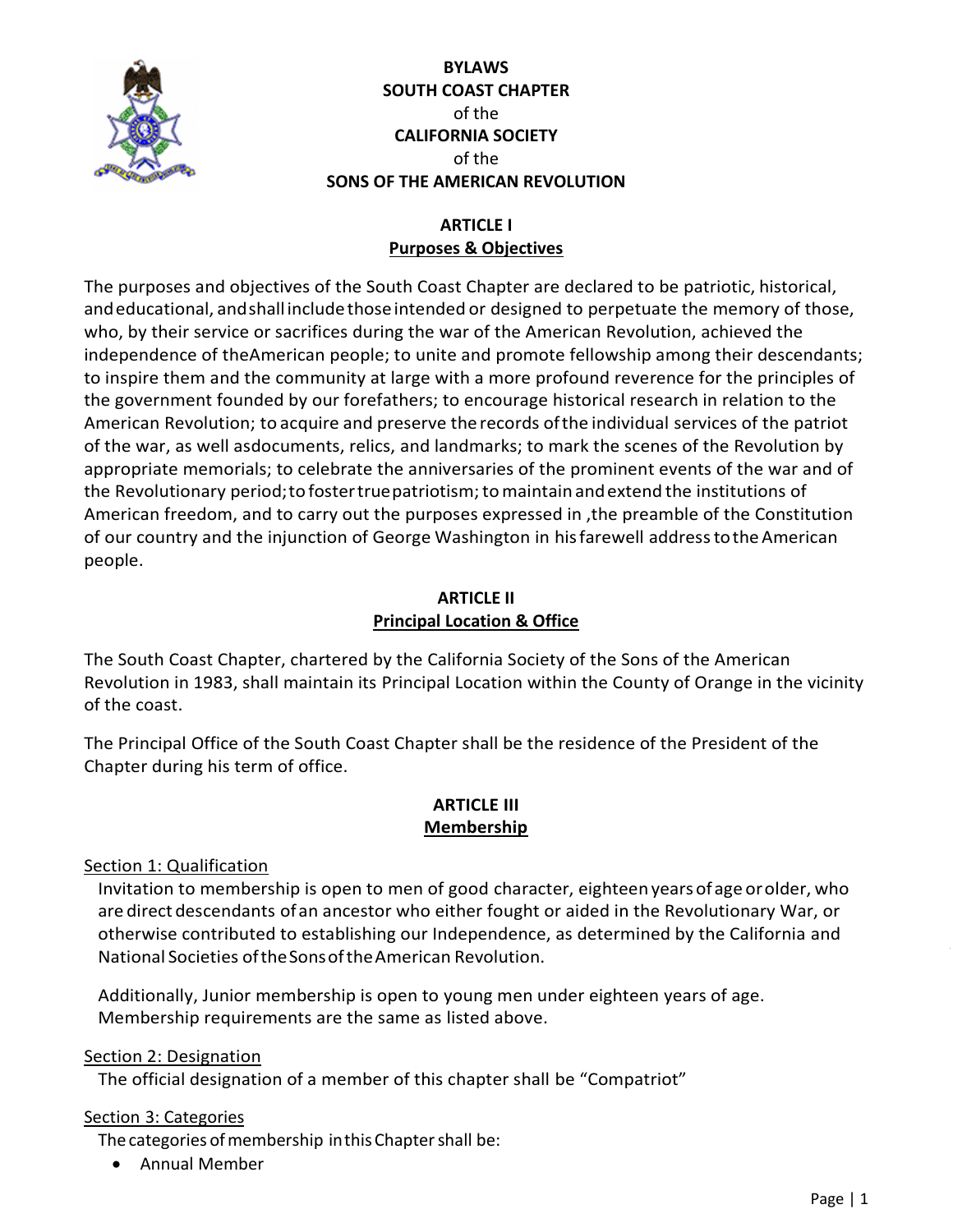- Life Member
- **•** Exempt Member

*Annual Members* shall continue as members in good standing as long as all yearly dues, National, State, and Chapter, are paid in full.

Any members in good standing may become a *Life Member*, thereafter exempt from payment of annual dues, by meeting the requirements set by the California Society.

*Exempt membership* status may be granted by this Chapter, subject to the requirements ofthe California and National Societies, on account of age or infirmity, coupled with an inability to pay annual dues. Exempt Membership status may also be granted to those members who have faithfully paid their annual dues for fifty years or more.

### Section 4: Definition of a Member in Good Standing

Each Life Member, each Exempt Member, and each Annual Member, whose annual dues are not in arrears, is deemed a Member in Good Standing of this Chapter and this Society.

The fiscal year for this Chapter is from April 1 through March 31 of the following year. Annual dues are for the above period. A member, delinquent in payment after March  $31<sup>st</sup>$  is per CASSAR Bylaw 7, Section 3, automatically suspended and shall be dropped frommembership.

# Section 5: Membership Rights and Privileges.

All members in good standing shallequally sharetherights, powers, privileges, and liabilities ofthis Chapter. The privileges of attending meetings, being heard, voting in membership meetings and holding office shall belong to all Chapter Members in good standing. All members in good standing of this Chapter shall be retained on the mailing list to receive all regular mailings and meeting notices.

#### Section 6: Resignation of Membership.

Members of this Chapter, if their dues are not in arrears, may resign their membership or any office held either orally atanymeeting ofthis Chapter or by written notice mailed to the Chapter Secretary. Such resignation from membership or office shall be effective as of the date of the resignation letter and/or acceptance thereof by a majority vote of the Chapter's Board ofDirectors.

#### Section 7: Dues Delinquency.

Reinstatement after membership termination for dues delinquency or granting by the Chapter of an exemption for payment of annual dues shall be in accordance with CASSAR Bylaw 7, Sections 4 and 5, respectively.

# Section 8: Chapter Dues.

The Chapter dues for each year shall be established at the Annual Membership Meeting of the Chapter to be held in January.

#### **ARTICLE IV Board of Directors**

# Section 1: Powers of the Board of Directors.

The Board of Directors of the South Coast Chapter shall be responsible for conducting and managing the business, programs and activities of the Chapter. They shall generally superintend and guard its interests, in accordance with the provisions of these Bylaws and the Bylaws of the California society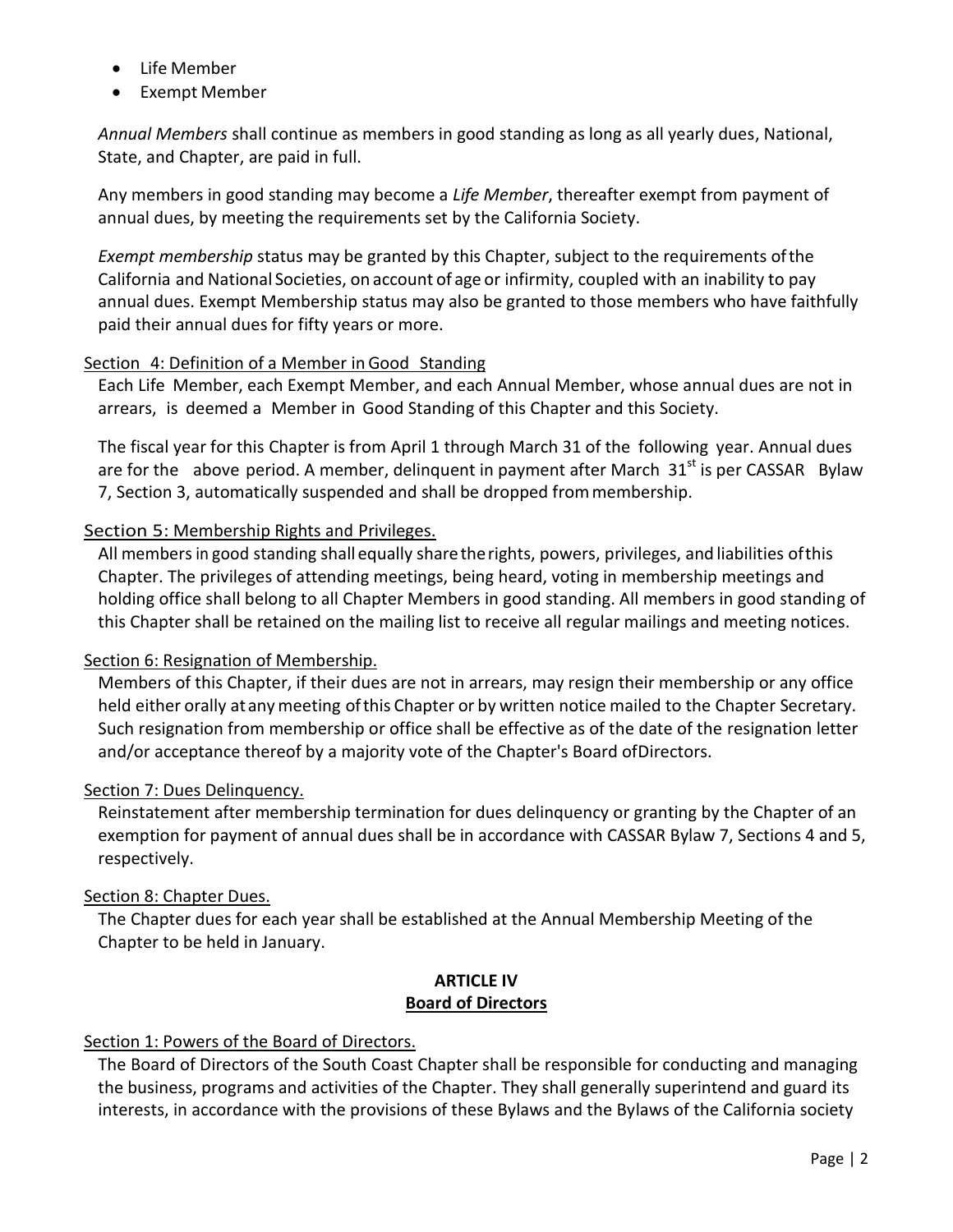of the Sons of the American Revolution (CASSAR) and the National Society of the Sons of the American Revolution (NSSAR).

# Section 2: General Responsibility of the Directors.

No member of this Chapter shall in good conscience accept election or appointment to a positionorofficeontheBoardofDirectors,ortoanycommitteeunlesshe iswilling, ableandprepared todevotethenecessary timeandability to the faithful discharge of his duties during the term of his electionor appointment.

# Section 3: Composition and Qualification of the Board.

The Board shall be comprised of the elected officers of the Chapter and the Immediate Past President who shall serve ex officio. No Chapter Member may accept election or appointment to the Board of Directors unless he is a member in good standing atthe time of election or appointment.

# Section 4: Composition of the Board of Directors.

- (a) President (g) Chancellor
- 
- 
- 
- 
- 
- (b) FirstVice-President (h) Director Chapter Historian
- (c) Second Vice-President (i) Director Geneologist
- (d) Third Vice-President (j) Director Chairman of the Awards and Recognition Committee
- (e) Secretary (k) Director Color Guard Commander & Sergeant at Arms
- (f) Treasurer (l) Three Trustees of the PermanentFund

# Section 5: Election and Term of Office.

Officers shall be installed at the Annual Meeting of membership to be held in the month of January. Any position or office not filled at the Annual Membership Meeting may be filled by election at any Special Meeting of the Chapter Membership called and held for that purpose. All officers shall hold office until their respective successors have been installed. Officers shall normally be elected and hold office for a period of two years. Directors shall be elected and hold office for a period of three years per Article V,Section 8. No individual will serve in the office of President beyond two consecutive terms of office.

# Section 6: Method of Election.

The election of officers and directors shall be held by mail ballot. A nominating Committee shall be appointed by the President in the third quarter of the calendar year. Nomination from the floor may be presented at the October meeting. The Secretary will prepare ballotsto bemailed toeach member ingood standing. TheSecretary will announce the results of the election at the next meeting of the Chapter. Election by ballot for any office may be waived in accordance with the provisions of NSSAR Bylaws No. 8, Section4.

# Section 7: Removal and Resignation.

Any officer or director may resign or may be removed for cause by the Board of Directors at any time. Vacancies caused by death, resignation, or removal of any officer or director may be filled by appointment by the President and with the approval of the Board of Directors.

# Section 8: Fees and Compensation.

Officers and members of the Board of Directors of the South Coast Chapter shall receive no compensation for their services asofficers ordirectors, but may receive such reimbursement for necessary expenses as may be fixed by resolution of the Board of Directors.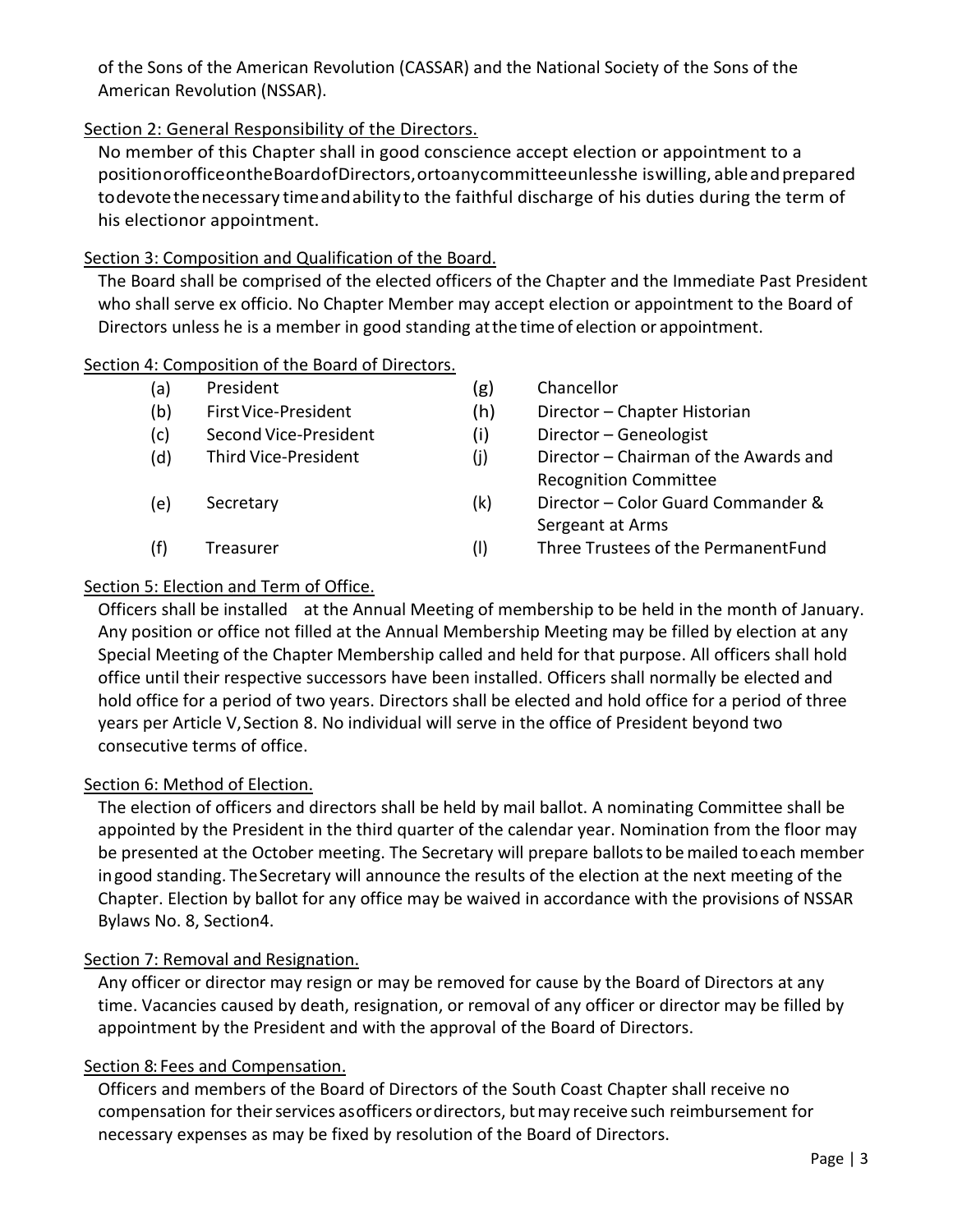## **ARTICLE V Officers, Powers and Duties**

### Section 1: The President.

The President shall be the Executive Officer of the Chapter and, subject to the control of the Board of Directors, shall have general supervision, direction and control of the affairs of the Chapter. He shall preside at all meetings of the Membership and the Board of Directors. He shall recommend any projects, programs, and activities which will further the aims of the Sons of the American Revolution and which shall be undertaken by the Chapter during his term of office.

### Section 2: The First Vice-President.

Shall function in the absence of the President,oruponthePresident'sinabilitytoact,andshall performsuch duties as assigned by the President. He shall be responsible for the membership program of the chapter and shall develop and implement such plans and supporting actions necessary to a vital program to identify and encourage candidates for membership. He shall function as the Chapter Registrar, examining all applications for membership for correctness and supporting documentation. He shall serve as *liaison* officer to genealogical and heritage societies *in* the Chapter area.

#### Section 3: The Second Vice-President.

Shall be in charge of programs for chapter dinner meetings and chapter special events. He shall be responsible for the development of joint activities with other SAR, DAR, patriotic or historical and heritageorganizations.

#### Section 4: The Third Vice-President.

Is charged with the function of Ways and Means for the Chapter. He shall be responsible for securing appropriate meeting facilities for the Chapter, physical arrangements of the meeting room, ordering of the menu, if prescribed, and providing required program support.

#### Section 5: The Secretary

Shall maintain a record of the minutes of all Chapter membership and board meetings, the attendance records, rosters of members and prospective members and the mailing lists of the Chapter. He will handle all correspondence with the California and National Societies. He will also handle all supplies and supplyorders.

#### Section 6: The Treasurer

Will keep and maintain adequate and correct books of account showing the receipt and disbursements of the Chapter as well as an account of its cash and other assets. Such books of account shall at reasonable times be open to inspection by any member of this Chapter. He shall deposit all moneys of the Chapter with such depositories as are designated by the-Board of Directors, and shall disburse the funds of the Chapter as may be ordered by the Board of Directors. He shall present to the Chapter at each meeting a financial report showing the financial condition of the Chapter. A simple cash accounting and cash budget procedure shall be utilized.

#### Section 7: The Chancellor

Shall be an Attorney-at-Law, and if one is not available within the Chapter membership, the position will standunfilled. The Chancellor shall serve as the legal advisor to the Chapter and shall render hislegal opinion onsuch matters as may be referred to him by the proper officers or the Board ofDirectors.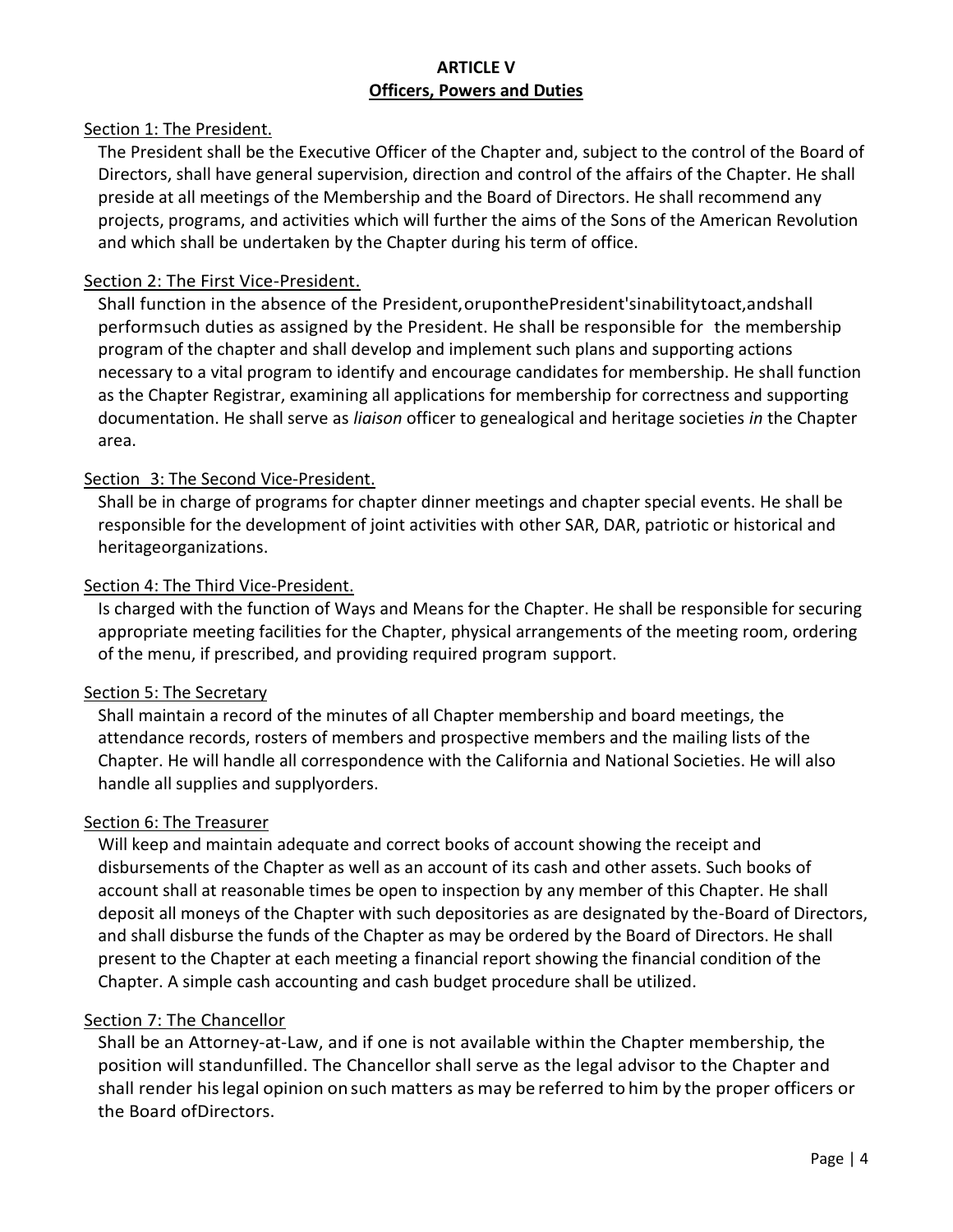# Sections 8: The Directors (Four).

The Directors shall be four in number, elected for a three year term, staggered such that one expires each year. While the Directors shall perform such duties, of a general nature as may be assigned by the President or Board. Individual directors shall perform the following specific functions:

- The duties of Chapter Historian: Recording and maintaining the history of the Chapter.
- The duties of Genealogist: Assisting the First Vice-President in the latter's duties as Chapter Registrar, particularly in the area of documentation for candidatemembers.
- The duties of Chairman of the Awards and Recognition Committee: He shall recommend suitable awards to members or other individuals to theBoard ofDirectors and arrange for the appropriate presentation of suchawards
- The duties of the Color Guard Commander: Schedule and manage all color guard activities, custodian of all Chapter Color Guard equipment, ensure that the American Flag is properly displayed at Chapter meetings.

# Section 9: Trustees of the Permanent Fund.

Each of the trustees of the Permanent Fund shall be elected for a three year term, staggered suchthat one expires each year, except when there is more than one vacancy. In the latter event, varying terms may be imposed so that only one trustee'sterm expires each year.

The trustees shall elect one of their members as chairman, and he shall have charge of all records and have the power to call a meeting of the Trustees whenever he deemsnecessary.

They shall manage and invest moneys, securities and property which may accrue tothe Permanent Fund inthe name ofthe *Permanent Fund of the South Coast Chapter, California* 

*Society, Sons of the American Revolution*, in accordance with the "Prudent Man Rule." An account shall be opened in a banking institution approved by the Board of Directors in the name of the *Permanent Fund of the South Coast Chapter; California Society, Sons of the American Revolution*. All funds received by the Trustees shall be deposited inthis account, including dividends, interest, net rents and the proceeds of property sold. Any such funds deposited therein may be withdrawn only on signatures of at least twotrustees.

Withdrawal of income from investments or accounts may be made only as provided in Article IX. Only interest, dividends and net rents may be included in calculating such income. Where an investment, such as a money market account, has checking privileges, the Trustees may use it for the banking institution of theaccount.

Status reports shall be presented to the Board of Directors quarterly and to the Treasurer prior to the Annual Meeting. The report to theTreasurer shall include the amount available at the end of the Fiscal Year last concluded and an estimate of the amount to be available at the end of the current Fiscal Year, for use as provided in Article IX. The Trustees may make recommendations for specific uses that meet the patriotic, historical or educational purposes of the Chapter in their report to the Treasureror at the quarterly meeting of the Board of Directors or at such other times as a majority vote ofthe Trustees may elect.

# **ARTICLE VI Meetings**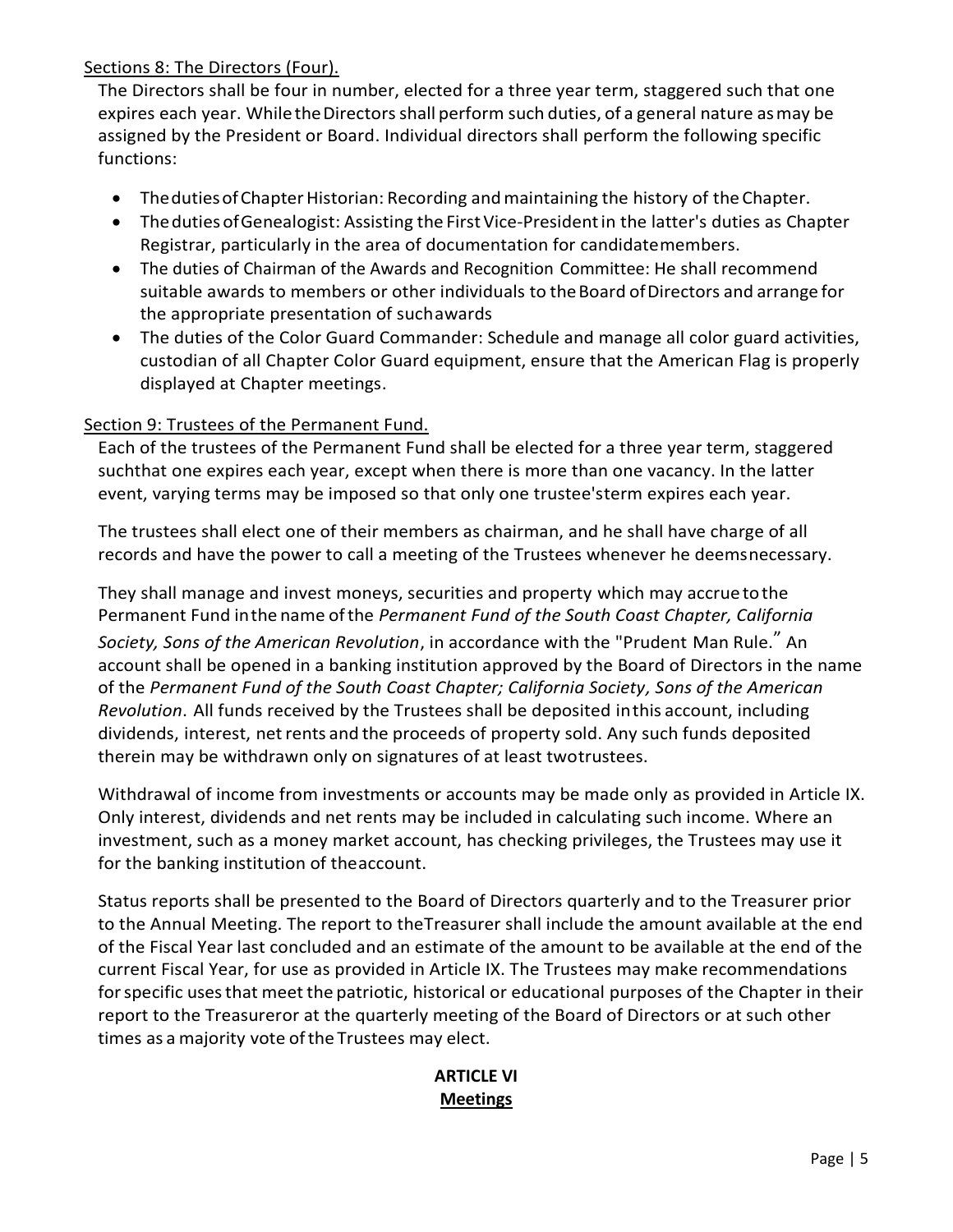### Section1: Meetings

TheChapter shallhold atleast four:meetings each year, including an Annual Meeting per NSSAR Bylaw No. 2 Section 3. Installation of Officers shall be accomplished at the January meeting of the Chapter which is normally designated the Annual Meeting. Notice of this meeting must be sent .to all members in good standing at least seven days prior to the meeting. The date of posting shall be considered the first of the sevendays.

### Section 2: Quorum.

The presence in person of at least 20 percent of the Chapter members in good standing shall constitute a quorum for the transaction of business at any duly called meeting of theChapter.

### Section 3: Meetings of the Board of Directors.

Quarterly meetings of the Board of Directors shall be held in January, April, July and October. A quorum shall be three members present.

#### Section 4: Special Meetings.

Special meetings of this Chapter may be called from time to time by the President; or by the First Vice-President when action for or in behalf of the President; or by a simple majority of the Board of Directors. Reasonable notice as outlined in Section 1 of this article shall be given for each meeting. Quorum requirements for special meetings shall be as outlined in Section 2 of this Article. No business shall be considered, transacted or acted upon at any Special meeting except for that business for which the meeting is called and which must be specified in the notice of the meeting.

### **ARTICLE VII Committees**

### Section 1: Standing Committee.

The following are required committees for which the President shall appoint a Chairman unless otherwise specified in these Bylaws and may appoint other members directly or upon the recommendation of theChairman:

Audit Committee: To be comprised of three members to audit the books and records oftheTreasurer and toreport to the President at theAnnual Meeting. The Treasurer will not be one of the members.

Awards andRecognition Committee. To be comprised of three members, chaired by a director as specified by the President, to recommend and arrange for appropriate awards or other recognition to members or other deservingindividuals.

# Section 2: Nominating Committee.

To be appointed by the President in accordance with Article IV Section 6 to recommend proposed nominations for each elective office or vacancies in unexpired terms. The Immediate Past President will normally serve as Chairman.

#### Section 3: Other Committees.

The president may appoint the Chairman and the members of any committee necessary to carry out the program and business of the Chapter, orfor the purpose of initiating any proposed and approved project or activity.

# **ARTICLE VIII ByLaws**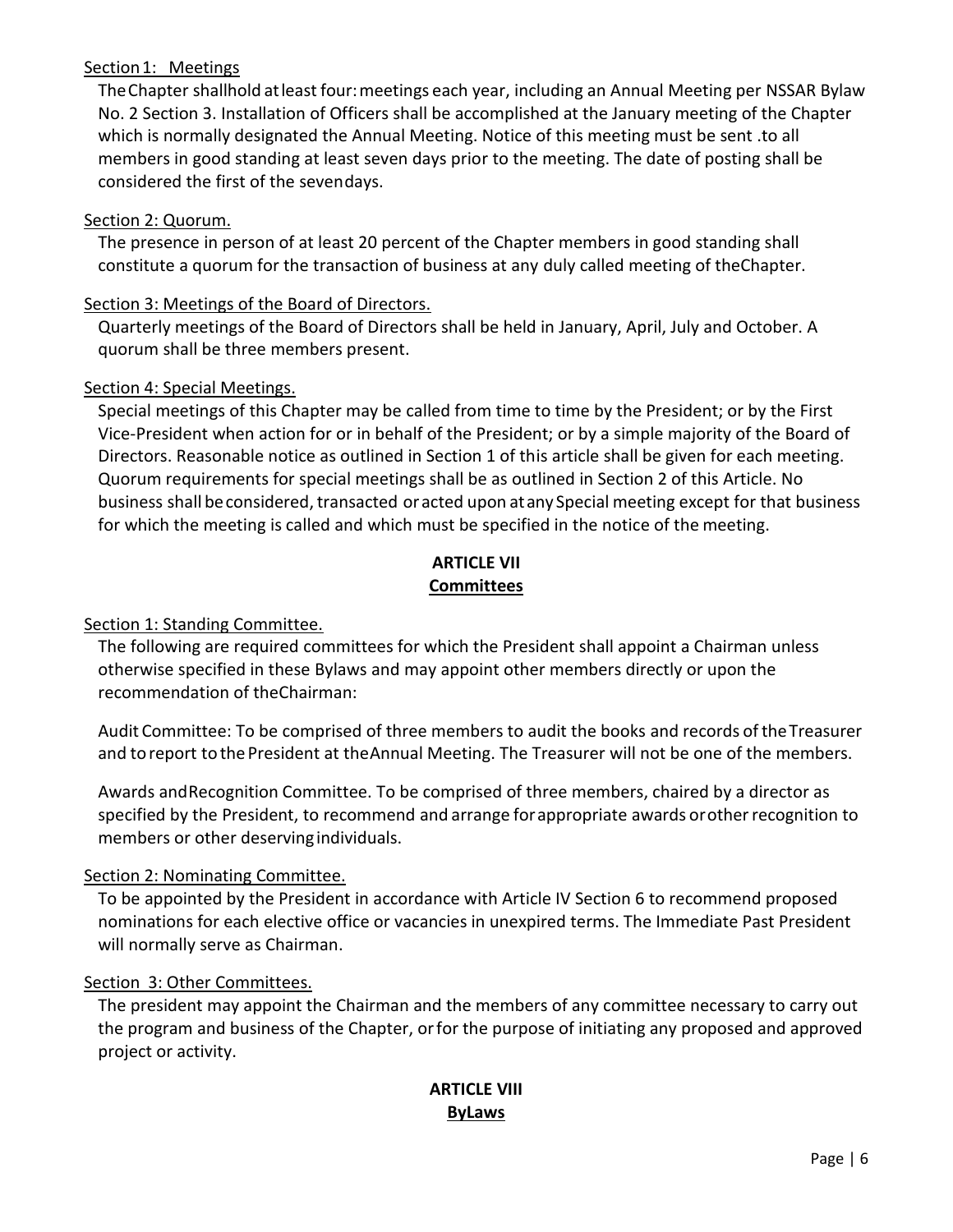# Section 1: Amendments, Revisions and Changes.

These Bylaws may be amended, revised or changed by the membership of the Chapter by a twothirds majority of votes received fromthemembers, provided thata copy of any proposed amendment, revision or change shall bemailed/e-mailed inadvance to all members at least seven days before the meeting at which the proposal is to be considered.

### Section 2: Conformity

These Chapter Bylaws, including any amendments or changes, shall conform to the existing Bylaws of both NSSAR and CASSAR. Any conflict which may arise will be considered resolved in favor of the latter.

## Section 3: Inspection

The Chapter shall keep in its Principal Office the original or a copy of these Bylaws, as amended or otherwise altered to date, certified by the Secretary, which shall be open to inspection bythe Chapter members at all reasonablehours.

### **ARTICLE IX Permanent Fund**

### Section 1

This chapter shall maintain a Permanent Fund to insure the stability and perpetuity of this Chapter. Administration and management of the Permanent Fund shall be the responsibility of the Trustees of the Permanent Fund as provided in Article V, Section 9.

#### Section 2

The corpus of the Permanent Fund shall comprise all moneys or property, real or personal, which may accrue to this Chapter by donation, gift, devise, bequest or otherwise unless use thereof is otherwise designated as a conditiontoreceiptoris otherwise directed byamajority vote of the Board of Directors with at least three-quarters of the Directors presentandvoting. The corpus shall not be impaired or diminished butmay beincreased asprovided herein. The only exception to the above is that use of any portion of the principal of the Fund may be authorized uponrecommendationofthemajority oftheTrustees andapproval of three-quarters of the Board of Directors.

#### Section 3

The income from the Permanent Fund shall be accumulated and added to the corpus at the end of the fiscal year of this Chapter, provided that any part not to exceed one-half of the income for any fiscal year may, by a vote of a majority of the Board of Directors, be used for specific projects that meet one or more of the patriotic, historical or educational purposes of the Chapter and the Society.